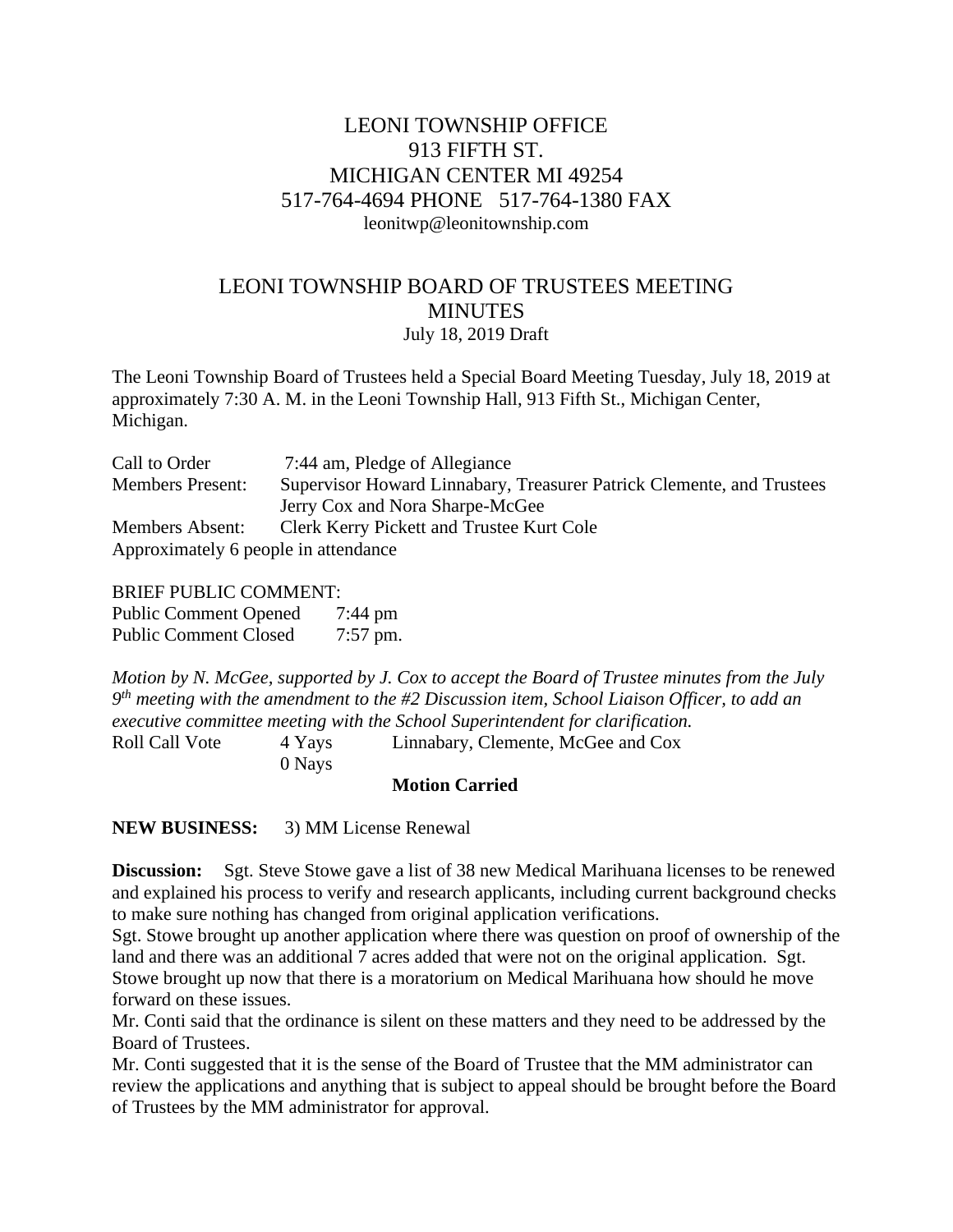*Motion by J. Cox, support by N. McGee to vote as a whole on all 38 new licenses (list attached)* Roll Call Vote: 4 Yeas, Linnabary, Clemente, McGee and Cox 0 Nays,

#### **Motion Carried**

**NEW BUSINESS:** 2) Tom Daniels SRI Litigation

*Motion by McGee, support by Linnabary to move meeting into a closed session for discussion with Mr. Daniels.* Roll Call Vote: 4 Yeas, Linnabary, Clemente, McGee and Cox 0 Nays

#### **Motion Carried**

*Motion Linnabary, support by Clemente to move meeting back into an open session.* Roll Call Vote: 4 Yeas, Linnabary, Clemente, McGee, and Cox 0 Nays

### **Motion Carried**

**NEW BUSINESS:** 4) Assessing Vehicle Replacement Plan

**Discussion:** Cox discussed how the current vehicle needs to be taken out of service and the township should pay mileage for the assessors to use their own vehicle in the interim. Joe Chambers brought up that he doesn't always use the township truck so the assessors are welcome to use the township truck.

Cox brought up he would take on taking the vehicle out of service and sell for fair market value. Mike Jester volunteered to work with Cox to take the vehicle out of service and come up with a plan to replace.

Mo*tion by McGee, Support by Cox to approve Jerry Cox and Mike Jester taking current vehicle out of service and developing a plan for new vehicle replacement for assessing.* Roll Call Vote: 4 Yeas, Clemente, Linnabary, McGee & Cox

0 Nays,

#### **Motion Carried**

**NEW BUSINESS:** 5) LDDA Appointments

**Discussion:** Linnabary discussed how there are 3 positions open for the LDDA committee and he would like to appoint Steve McClure as a replacement seat and extend two members, Paul Buchholz (Ganton Retirement) and Tammy Brindle (Lead Bunker) whose terms have expired to another 4 years.

*Motion by Linnabary, support by Cox to approve one new member Steve McClure, and extend 2 members Paul Buccholz and Tammy Brindle for 4 years on the LDDA committee.* Roll Call Vote: 4 Yeas, Linnabary, Clemente, McGee, and Cox 0 Nays,

# **Motion Carried**